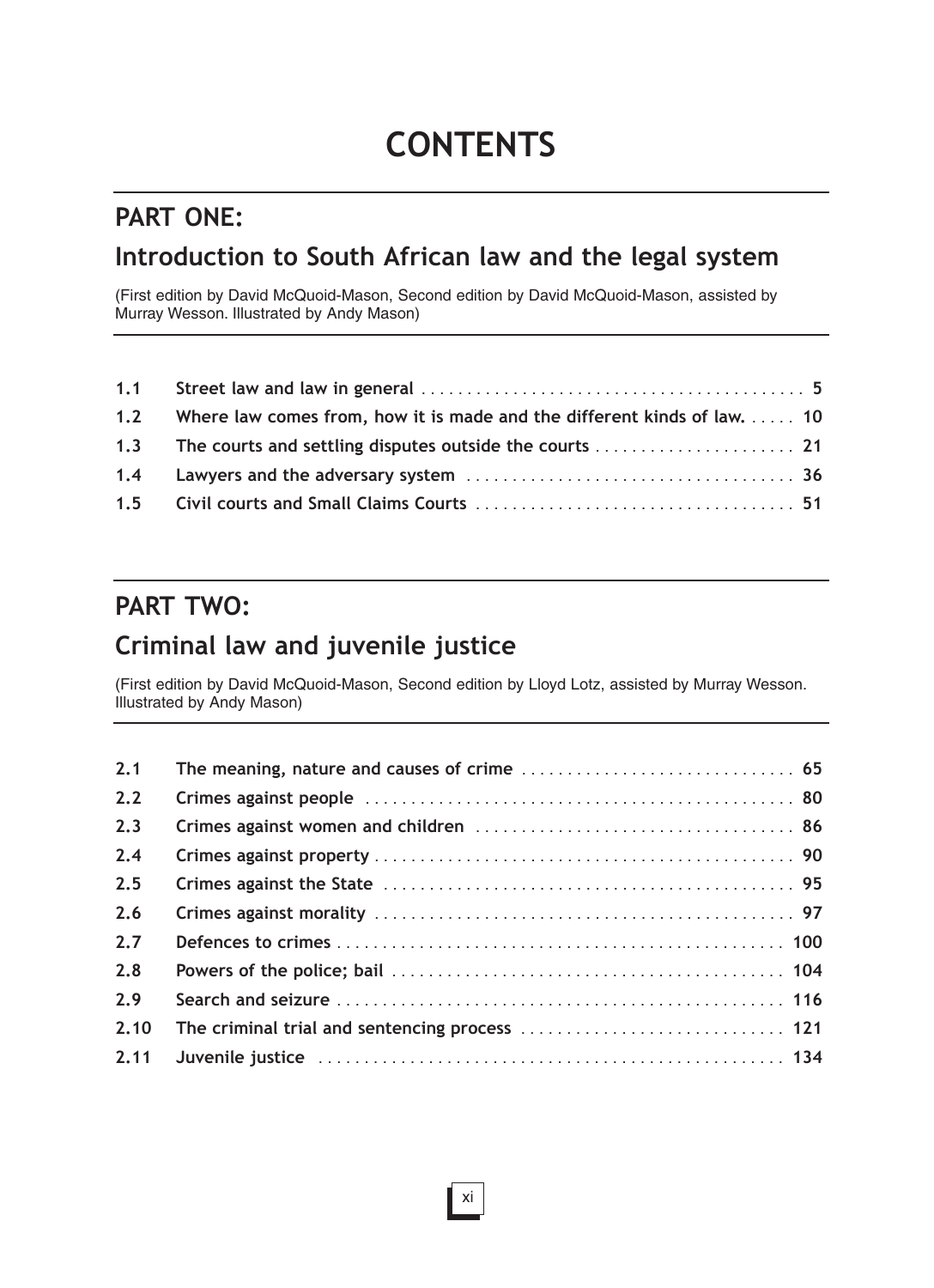# **PART THREE: Consumer Law**

(First edition by David McQuoid-Mason, Second edition by Lindi Coetzee, assisted by Murray Wesson Illustrated by Jeff Rankin)

| 3.1 | Consumer protection: the law, common sense and consumer protection |  |
|-----|--------------------------------------------------------------------|--|
|     |                                                                    |  |
|     |                                                                    |  |
| 3.3 |                                                                    |  |
| 3.4 |                                                                    |  |
|     |                                                                    |  |
| 3.6 |                                                                    |  |
|     | 3.7 Consumers in trouble: failing to pay, debt collection  209     |  |

## **PART FOUR: Family Law**

(First edition by David McQuoid-Mason, Second edition by Usha Jivan, assisted by Murray Wesson Illustrated by Grant Cresswell and Andy Mason)

| 4.5 Family Problems: Divorce and maintenance  267 |  |
|---------------------------------------------------|--|
|                                                   |  |